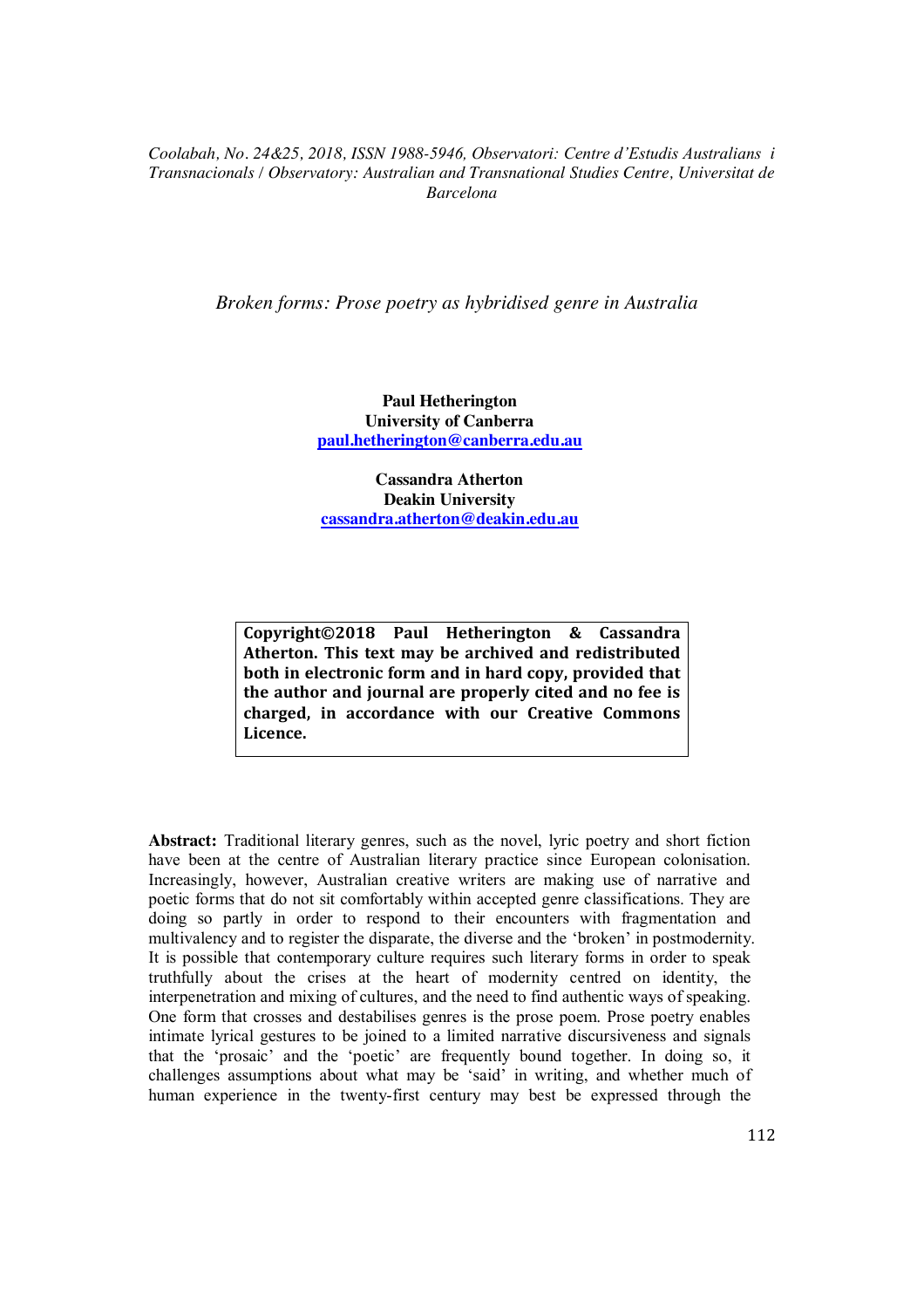creation of 'in-between' literary spaces (and associated tropes of absence and indeterminacy), rather than through traditional generic models. Using examples from contemporary Australian prose poets, this paper demonstrates the way in which Australian prose poetry prioritises spaces of uncertainty and anxiety to rework the British and American canon and make its own identity.

**Keywords:** prose poetry; hybrid; in-between.

## **The conventional literary work**

Many traditional and conventionally constructed novels, short stories, biographies and autobiographies confirm that what we know is often not what we think we know, and what we believe of ourselves is sometimes a stark illusion. If one reads *Anna Karenina*, for example, or the works of Thomas Hardy, George Eliot, D.H. Lawrence, or many other novelists, or various biographies of significant figures—for instance, Richard Ellmann's magisterial 1959 biography of James Joyce—one knows that human beings have always been prone to doubt, failure, misunderstanding and self-delusion.

Yet, although reasonably conventional narrative works of these kinds are often profound and salutary, they make use of narrative techniques that, in general terms, do not replicate the crises and uncertainties they recount. As they tell of broken lives and misplaced understandings, they employ aesthetically pleasing and often rounded plots and points of view. Notwithstanding the literary innovations of Modernism and postmodernism—which have tended to emphasise the registration of indeterminacy, irresolution, doubt and even the instability of textual meanings—many literary works continue to present a whole that is at least notionally complete and reasonably coherent: a summarised life, a resolved narrative, a tale told, closure.

This is part of the beauty and satisfaction of a certain sort of literature—it edifies and enables readerly gratification by providing the intricacies and artifice a majority of readers associate with the 'literary.' It follows principles associated with notions of aesthetic unity and the fulfilment of narrative or dramatic arcs. It makes out of the disorderly and provisional nature of experience, a completed work. It may acknowledge that the story it tells is only part of something greater, and is perhaps just one more example of what has often been called the 'human condition,' but when the reader finishes such works, they often feel that they know most of what matters about what they have read.

Traditional lyric poetry also tends to emphasise what is complete in itself, however momentary the emotion or circumstance it conjures. A Shakespearean sonnet, for example, follows its own formalities towards closure and resolution:

Shall I compare thee to a summer's day? Thou art more lovely and more temperate: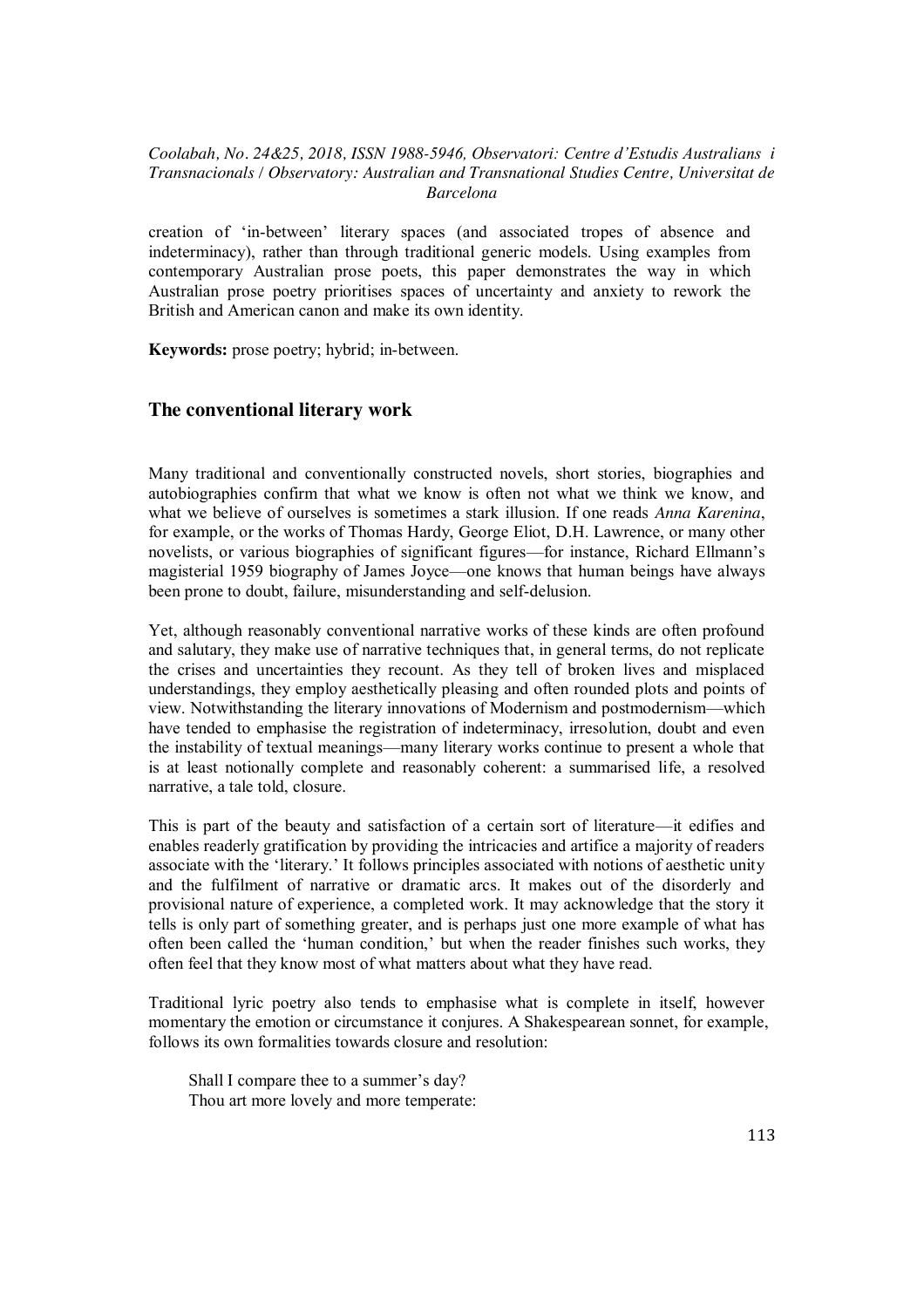Rough winds do shake the darling buds of May, And summer's lease hath all too short a date; Sometime too hot the eye of heaven shines, And often is his gold complexion dimm'd; And every fair from fair sometime declines, By chance or nature's changing course untrimm'd; But thy eternal summer shall not fade, Nor lose possession of that fair thou ow'st; Nor shall death brag thou wander'st in his shade, When in eternal lines to time thou grow'st: So long as men can breathe or eyes can see, So long lives this, and this gives life to thee. (2014, n.pag.)

The form of this famous poem is partly its point, just as the form of a conventional narrative work of prose is partly what drives it and gives it meaning. To a considerable extent, the writer's skill is demonstrated in the way in which they are able to make their narrative or lyrical form aesthetically pleasing.

While the focus of this paper is not on defining or characterising the formal components and qualities of conventional literary novels, biographies or lyric poems—such matters have been written about at great length and by many critics elsewhere—in order to emphasise our point we would like to note with Barbara Herrnstein Smith (1968) that where lyric poems are concerned:

it may be that we acknowledge a poem as whole or complete when ... we experience at its conclusion the sense of closure … [and] closure is often strengthened by convention: the reader's sense of finality will be reinforced by the appearance, at the conclusion of a poem, of certain formal and thematic elements. (26-30)

This is also true of other conventional literary forms. In the hands of a fine contemporary novelist, such as in John Banville's beautifully constructed work *The Sea* (2006), the literary aestheticisation of difficult experience is able to make it shimmer, as it were, in the reader's mind, and invest it with a deep poignancy:

They departed, the gods, on the day of the strange tide. All morning under a milky sky the waters in the bay had swelled and swelled, rising to unheardof heights, the small waves creeping over parched sand that for years had known no wetting save for rain and lapping the very bases of the dunes. (3)

*The Sea* is about broken and disjunct lives and experiences. These are retold through its protagonist's recollection of childish events and, as the above excerpt that opens the novel demonstrates, evoked almost poetically in luminous prose. However, even such a harrowing work does not conjure the brokenness of postmodernity directly. It is too graceful and eloquent; it speaks too knowingly. Despite its concessions to mystery and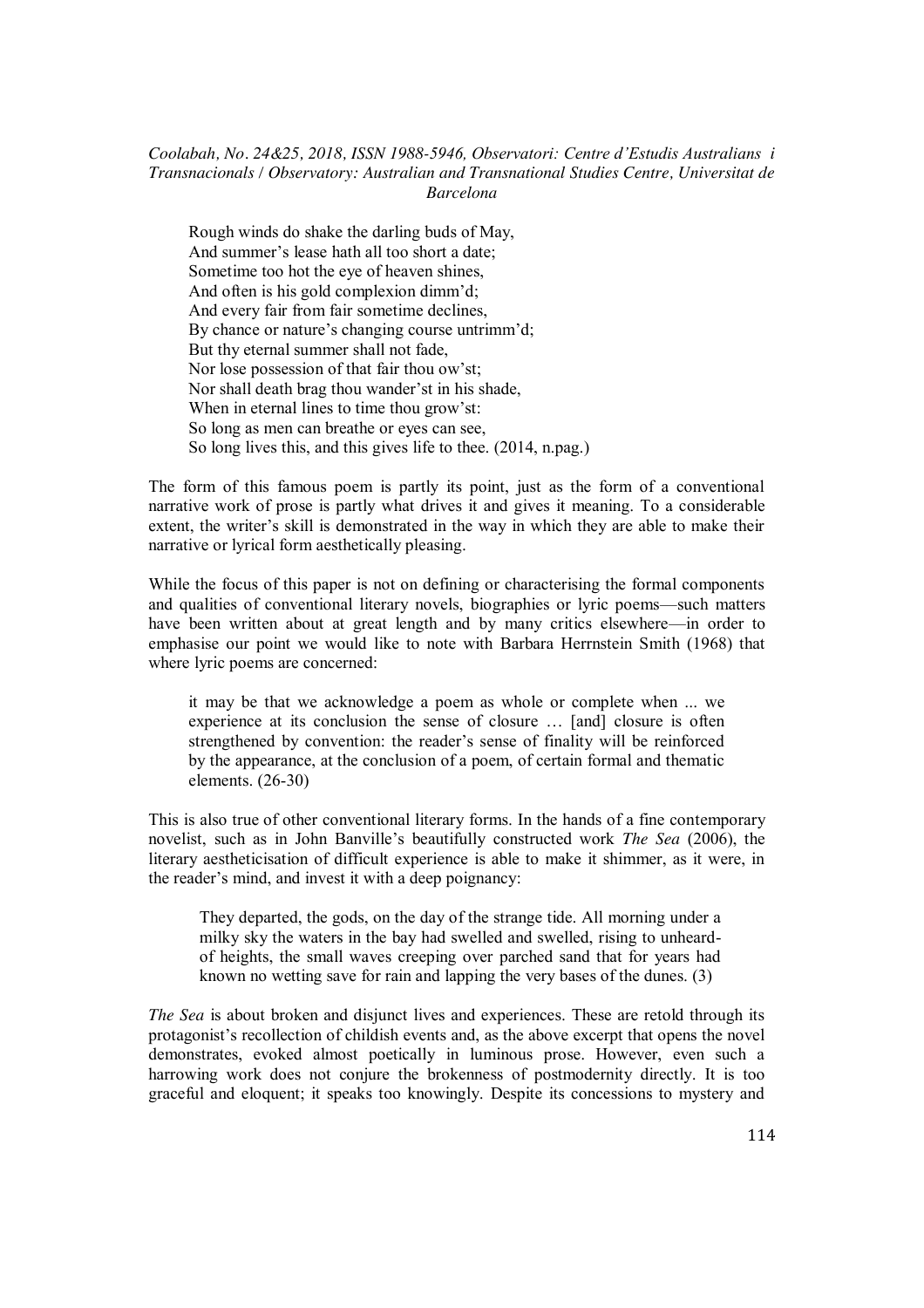doubt, its narrative voice remains poised, polished and confident. This is not merely a matter of a narrative being told retrospectively by one of its chief protagonists, or a product of Banville's construction of an ironic distance between the narrator's confident voice and the sometimes bewildering narrative he recounts; there is a sense that Banville does not wish his wonderfully compelling style to be infected by the insufficiencies and confusions his work explores.

Furthermore, the British texts mentioned (and this is true of 'classic' American texts too) are examples of what has been considered Australia's literary inheritance, and they are part of the traditional literary 'canon.' In recent decades Australian writers have chosen to "write back" or provide "counter-discourse" (Thieme, 2001: 3) to this canon, in order to express dissatisfaction with the idea that these works may speak for the antipodean experience. In many cases, Australian texts have focused on fragmentation, fracture and rupture to address stereotypes and "European myths of Australia" (Thieme, 2001: 4). And, in saying this, we are not referencing self-consciously avant-garde literature that often makes a feature of broken, disjunct or opaque styles. We are talking instead about mainstream writers seeking ways to speak as clearly as possible of their experiences.

# **Insufficiency as a postmodern literary trope**

The hallmarks of many traditional literary forms, whether novels, biographies or poems, and whether written last century or last week, increasingly worry a cohort of readers and writers who recoil from the unities such works present, and who distrust the aesthetic imperatives they invoke. So many conventional works seem to assume that human lives and writerly narratives may make good sense in the telling; that time, as it runs through a narrative, may be understood and rendered meaningful through a relatively orderly understanding of the unfolding of days, weeks and years—even as many readers of such works do not primarily understand experience in this way.

Molly Andrews et al. (2004) note that:

Narratives come in many kinds; they are contradictory and fragmented; there is no such thing as a coherent story. There is also, in the aftermath of the grand 'narratives' of the social and political order, and in a time of identifications rather than identities, no entirely firm sociocultural ground from which to tell stories. Moreover, human subjectivity itself is diverse and fragmented, and carries within it the pushes and pulls of various available narratives, which are contingent upon social and cultural positioning. (8)

This perspective is crucial to understanding the need for narrative strategies that subvert conventional and traditional narrative forms. These forms appear to have embodied within them—even if this may not always be the case—attitudes and assumptions that for many people, or for particular narrative purposes, simply do not apply.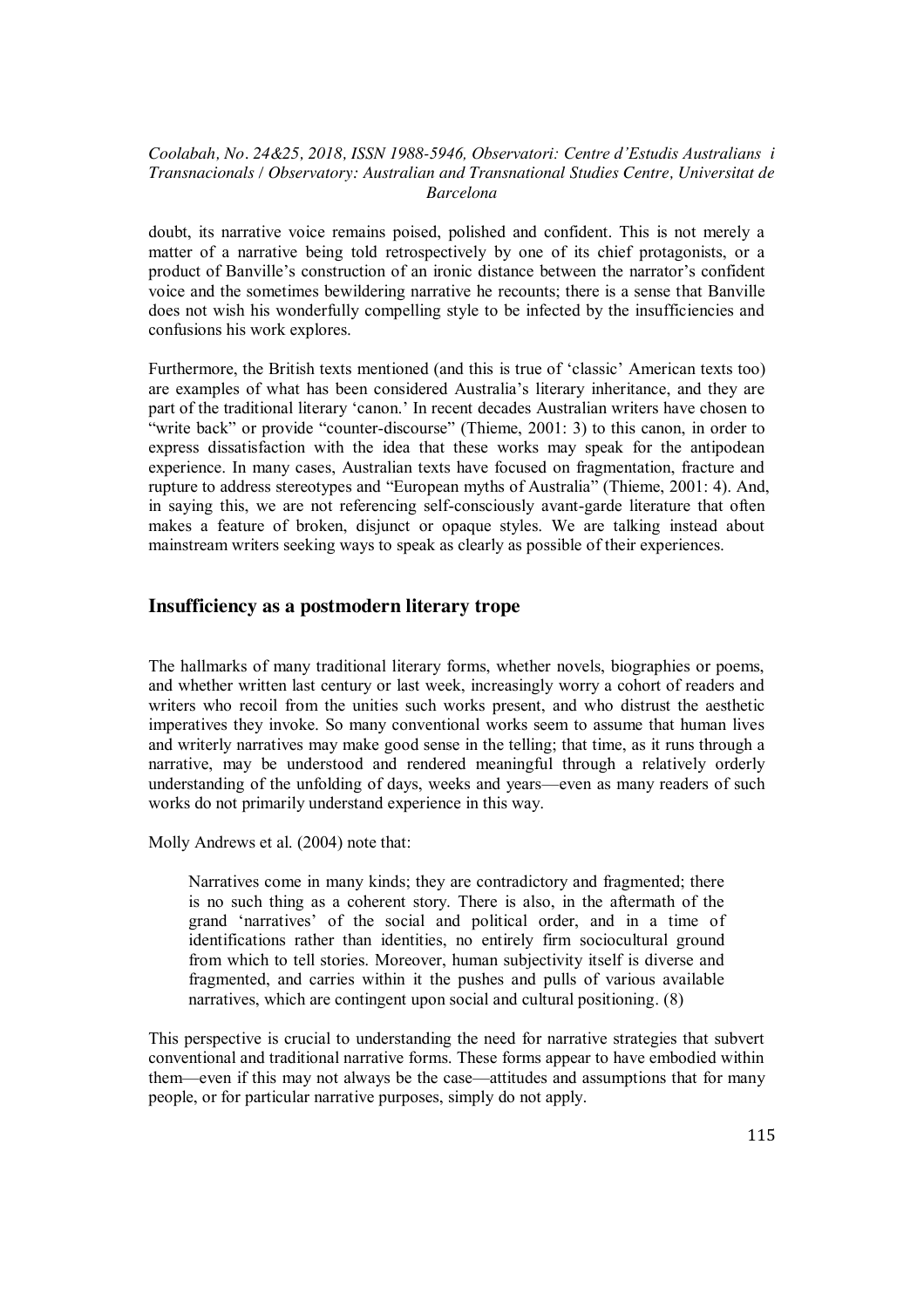For example, the experience of personal trauma—grief, or loss, for example—is often unable to be subdued to the requirements of conventional narrative. Even in Banville's *The Sea* there is a sense that the loss at the heart of the book is never fully articulated, partly because the narrative mode adopted by the novel prevents such articulation. This is not to criticise Banville or this work—and Banville may well have wanted to subdue his book's treatment of loss for fully defensible aesthetic reasons, in any case. Rather, it is to suggest that certain kinds of deeply subjective and difficult experiences need their own, hybrid narrative or poetic forms. They are simply not able to be fully registered in the modes and forms available to the writer using more conventional methods. Anne Whitehead (2004) in *Trauma Fiction* argues:

Novelists have frequently found that the impact of trauma can only adequately be represented by mimicking its forms and symptoms, so that temporality and chronology collapse, and narratives are characterized by repetition and indirection. (3)

Moreover, the anxiety about Australian literature's place in the Western canon frequently manifests itself in the disjunctive; in the rupture and brokenness of disassociation and trauma, remembered and actual. For many Australian writers and poets, it is important that this is reflected in the form and style of their works, not just in its subject matter.

## **The prose poem as unconventional form**

One unconventional form that offers writers ways of sidestepping the forward-moving, teleological, time-conscious pressures of conventional narrative methods and the sense of closure so often associated with the traditional lyric is the prose poem (in saying this, we note that some contemporary lyric poems inhabit similar territory to the prose poem but, as Herrnstein Smith comments, even in free verse poetry "the rhythm … as it is reflected in and reinforced by its lineation, is experienced as an expectation of the recurrence of certain distribution patterns of formal features" (1968: 85-86)). The modern form of the prose poem was invented, as it were, by nineteenth century French writers trying to step away from a highly literary and conventional poetic culture that advocated strict and inhibiting rules of prosody—the 'appropriate' use of metre, rhyme, rhythm, lineation and the like.

Despite some sputtering starts, the prose poem form has taken a long time to find its home in the English language but there is now a resurgence in prose poetry across the Englishspeaking world. We have remarked elsewhere that the form of the prose poem

is Janus-faced, looking forwards and backwards, understanding transitions, providing passages and doorways. Space opens before and behind it, sometimes like closed rooms, sometimes like expanding fields. It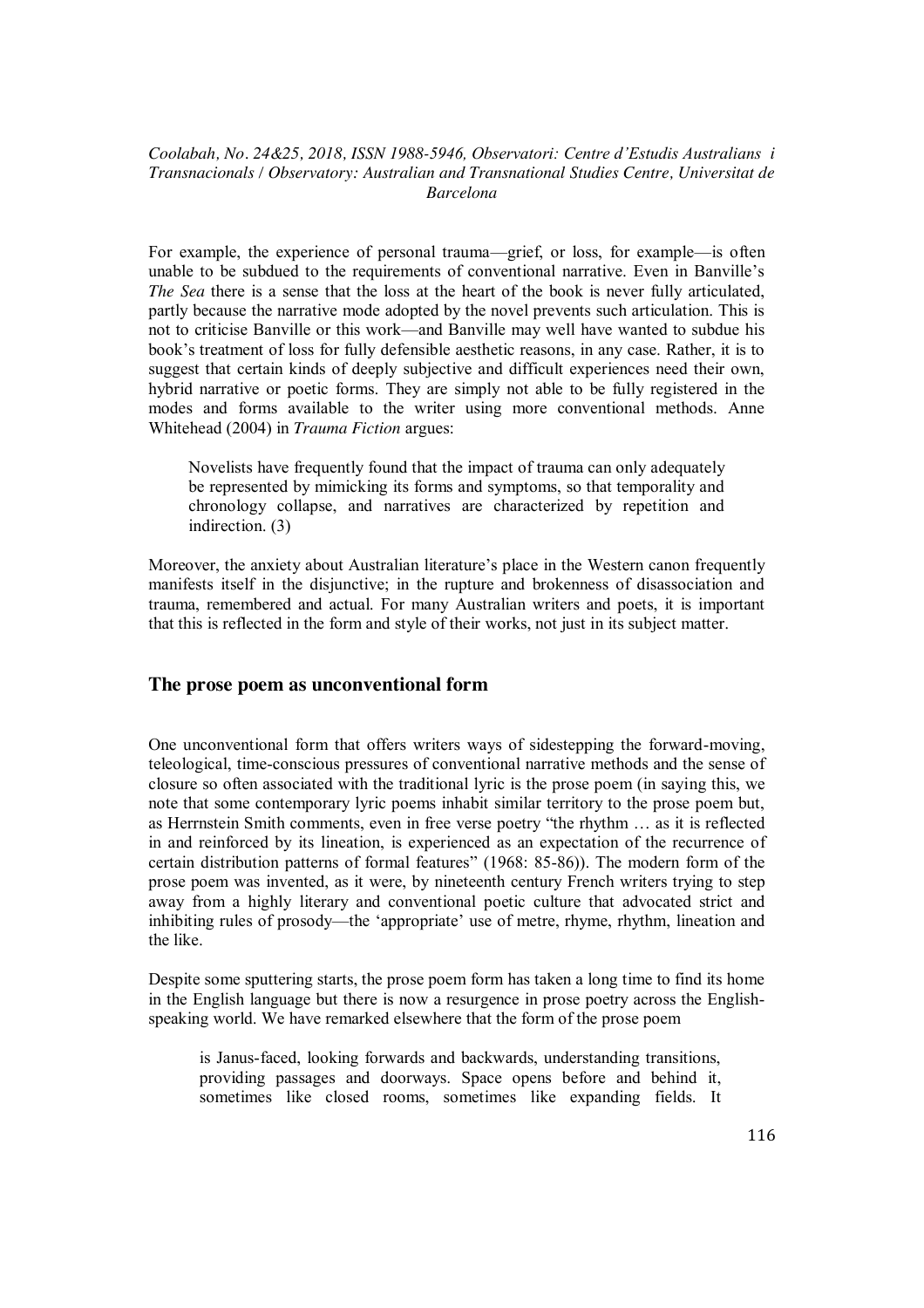understands both prose and poetry … Its problematising of generic distinctions may be what makes it most modern (and postmodern) and which may see it become a defining post-postmodern literary form. (2015: 14)

For this reason, prose poetry is a form suited to an expression of the Australian postcolonial disconnect. Bill Ashcroft (1989) argues that:

A major feature of post-colonial literatures is the concern with place and displacement. It is here that the special post-colonial crisis of identity comes into being; the concern with the development or recovery of an effective identifying relationship between self and place. (8)

This extends to language as an expression of alienation, explored in the gaps, spaces and ambiguity that Australian prose poetry prioritises. Jen Webb's prose poems often feature landscapes of grief and absence. In this untitled prose poem, she discusses dislocation:

He died when I was away from home, not knowing it would happen, not expecting that something so momentous could arrive without its having made an appointment, but he did anyway die, and me without my thoughts straight without my face on without the words to say ready on my tongue. The world is too big in his absence, it takes a week to cross the street a month to make that call. The world is too big and there is no space in it for all the words we failed to share. (2016a: n.pag.)

Webb declines to clearly tie significant phrases to the pronouns that open the poem. Is it the 'I' or the 'he' who did not "know [death] would happen"? This poem traverses grief and loss speedily and poignantly, and the brevity and pace of its prose poem rhythms open up a wide ground of consideration. It emphasises the importance of having a shared language and ready words.

A second prose poem, "The Site Visit," by Webb captures a contemporary sense of uncertainty and anxiety by presenting a simple-seeming situation in such a way that its implications ramify in many directions:

At the edge of the typhoon, the building moves the way large buildings do: uncomfortably. There are fifty foreign students on the loose. Through the misted windows they are taking snaps of the hazy city-scape. The images will be murk on murk on murk: someone should let them know. But it won't be me: my job is to count students back into the bus. When I do, two of them are missing. Forty minutes later they are missing still. Outside, on the street, someone is speaking urgent Mandarin into a phone. I count heads, and count again. Two short. Someone should make a decision. (2016b: n.pag.)

This prose poem opens *in medias res*, intensifying the confusion and dislocation it evokes.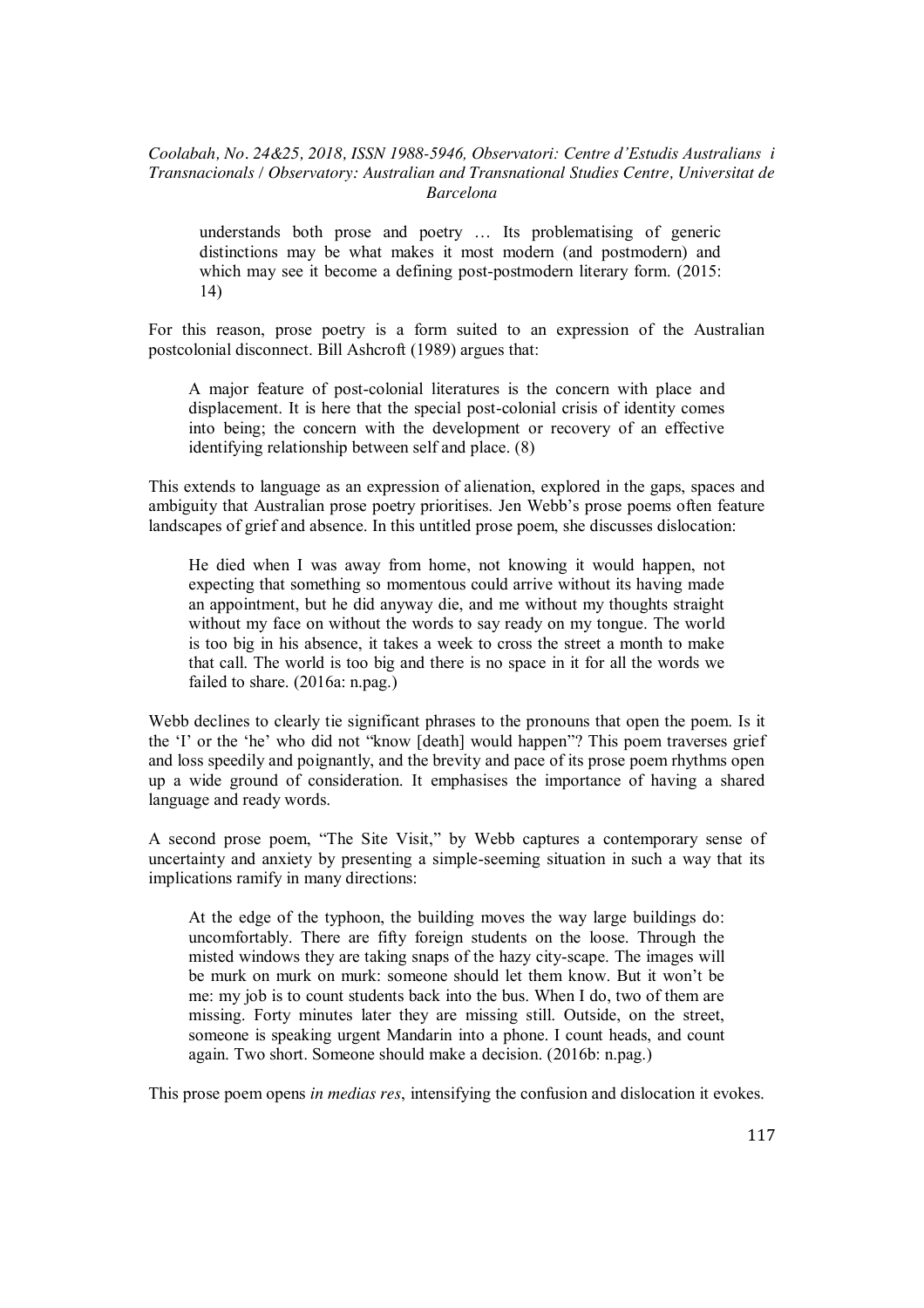There are two crises unfolding—a typhoon and the two missing students. The setting is surreal, a "hazy city-scape" of moving buildings, which is unrecognisable in photographs of the event: they "will be murk on murk on murk." As anxiety sets in, so does a desperate sense of repetition and disconnection—most significantly, the ongoing "count[ing of] heads," an idiom for checking that all the students have returned and, metaphorically, also a way of conjuring ideas of dislocation and even of decapitation.

These students are alienated by a series of barriers, most significantly, language. As "someone is speaking urgent Mandarin into a phone," there is a common understanding of the situation's gravity and seriousness, but misunderstanding, alienation and discomfort is pervasive. The final line "Someone should make a decision" is disturbing because of the failure of anyone to take responsibility for the lost students. There is eeriness in the suggestion that the students have not returned while the others sit on a bus "at the edge of the typhoon" taking photographs.

Webb uses the effect of the uncanny here to suggest that the sacred haunts the physical and psychological landscape. It is unclear where the prose poem is set, and the failure of the students to return from what appears to be an excursion in the unidentified place is intensely unsettling. Such "unsettlement" is a feature of much Australian writing. As Ken Gelder and Jane M. Jacobs (1998) argue:

Let us take unsettlement—the kind of unsettlement that a claim on a sacred site or object can give rise to, for example—as a productive feature of the postcolonial landscape. It incites discourses and counter-discourses; it produces alignments and realignments; most of all, it reminds us that (whether we like it or not) 'all of us' are implicated to a greater or lesser degree in this modern predicament [concerning reconciliation]. (xvi)

Webb's prose poem references a built landscape and foregrounds the notion that people are all implicated in the crisis of "this modern predicament," as her work suggests that the specific crisis it refers to may speak to postmodernity's anxieties more generally. Her prose poem even carries a suggestion that these students have been in some way sacrificial. In this sense, it is a moment weirdly reminiscent of Joan Lindsay's *Picnic at Hanging Rock*.

## **Prose poetry and "writing back" to the canon**

Salman Rushie used the term "writing back" in a 1982 article ("The Empire Writes Back with a Vengeance") to discuss British imperialism and racism. It references the wellknown Star Wars sequel, *The Empire Strikes Back,* and was taken up by Bill Ashcroft, Gareth Griffiths and Helen Tiffin in an early and major scholarly book on the status of postcolonial literature. In their discussion of the relevance of Rushdie's phrase, Ashcroft et al. (2002) state: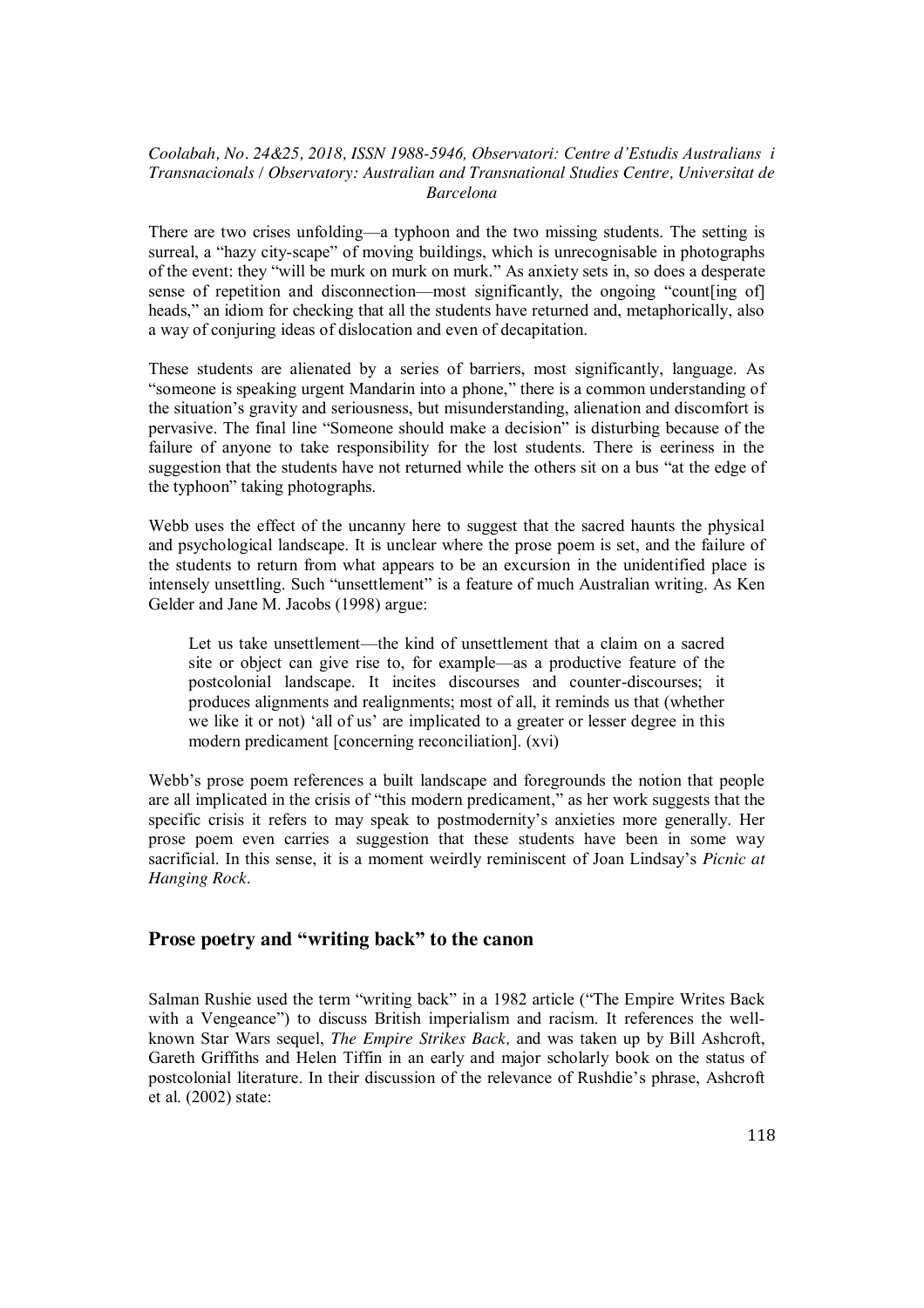Directly and indirectly ... the 'Empire writes back' to the imperial 'centre,' not only through nationalist assertion, proclaiming itself central and selfdetermining, but even more radically by questioning the bases of European and British metaphysics, challenging the world-view that can polarize centre and periphery in the first place. (32)

Importantly, they are emphatic in their argument that it is reductive to set up oppositions or adversity between non-European and European cultures; postcolonial literature should, instead, offer alternatives. This is a point that John Thieme addresses in his summary of responses to canonical literature. He states:

'Writing back', 'counter-discourse', 'oppositional literature', 'con-texts': these are some of the terms that have been used to identify a body of postcolonial works that take a classic English text as a departure point, *supposedly* as a strategy for contesting the authority of the canon of English literature. (2001: 1; emphasis ours)

While recent postcolonial scholarship encourages more expansive responses than this to European classics, there is undoubtedly a degree of antagonism in Australia towards the Western canon, not always tempered by discussions of alternatives. This partly stems from the fact that very few Australian authors have ever been 'canonised' by international literary critics—and some writers understandably resent this—and it partly comes from Australian writers increasingly wanting to speak with their own particular literary inflections. This has even led to restrictive arguments that the canon should not be imposed on Australian school children because of its tendency to legitimise patriarchy, racism and imperialism (M. Smith, 2014: n.pag.).

These are matters of dispute because, as Kate Flaherty (2016) argues, "A danger more dire than expecting students to learn to read them is precluding students from the playing space through a scholarly culture in which reading is about having your local experiences, preferences, and prejudices affirmed" (182). Breaking down colonialism's barriers in its postcolonial manifestations through imaginative action and innovation, rather than erecting new walls, is arguably a more productive way forward. Prose poetry is one way of taking this action in the sphere of creative writing; it is a flexible literary form in which postcolonial responses to the Western canon can be productively explored.

This is largely because prose poetry is a hybrid form that celebrates the blurring of boundaries, and is well suited to registering the kinds of experiences that are neither complete, nor fully coherent nor entirely resolvable. When Michael Chanan (2012) writes that "[c]olonial (and postcolonial) melancholy arises from an unresolvable contradiction within the (post)colonial subject" and that "colonial melancholy is a condition in which the concept of the nation is falsely embedded through the colonial relations" (92), one may apply such statements to the Australian context. Australia is an independent nation and yet many would argue that it is still in the process of finding ways to articulate an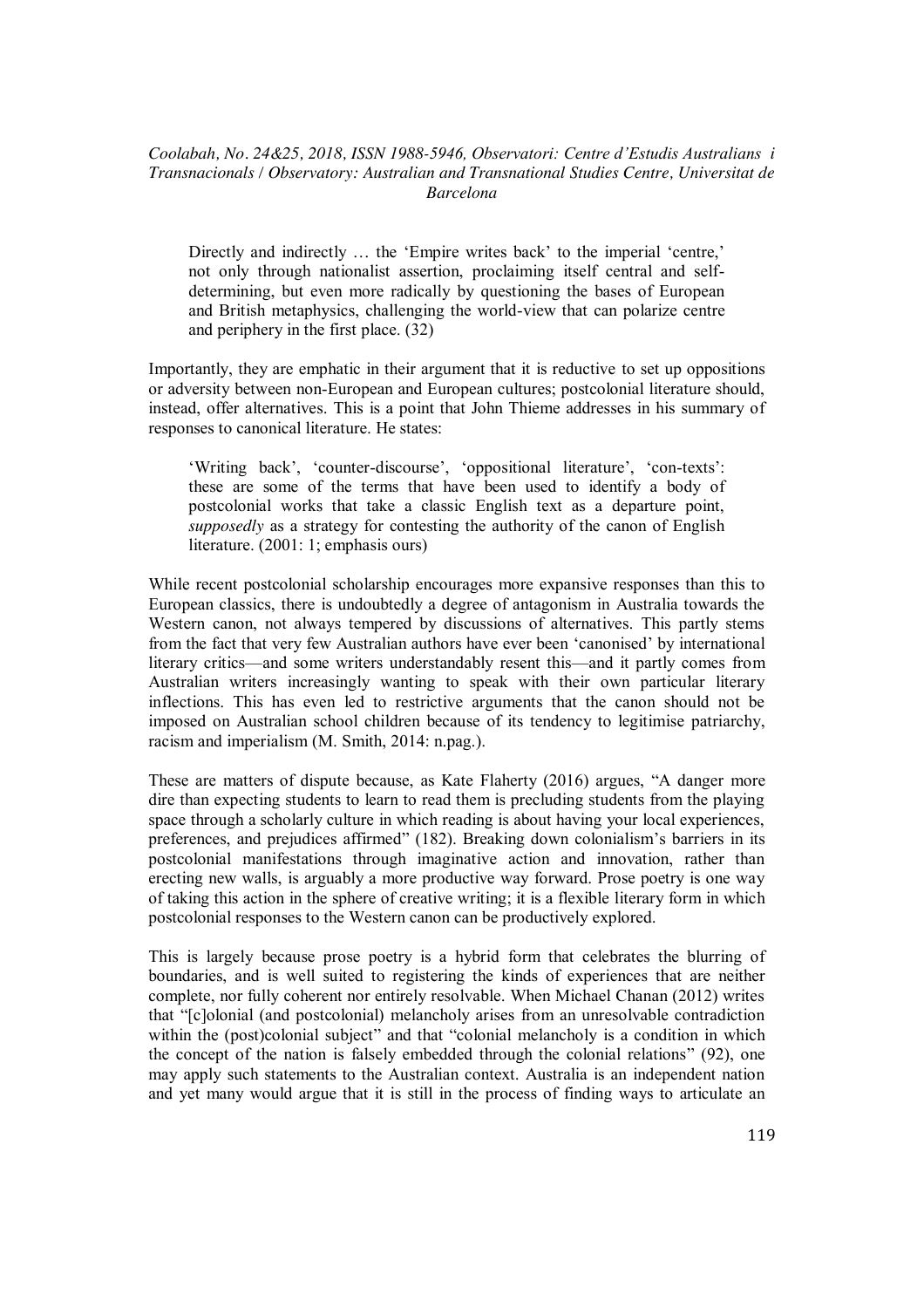identity that properly and sufficiently acknowledges its colonial past.

While postcolonial prose poetry has yet to attract much scholarly discussion, Jahan Ramazani (2017) argues that:

Postcolonial poets have arguably made profoundly important contributions to literature in English. They have hybridized European with indigenous forms, inventing new literary structures for cultural expression in lyric and experimental styles … They have recast their cultural inheritances … they have found new ways of aesthetically embodying, probing, and dramatizing the divisions and complexities of postcolonial worlds. (1)

Specifically, Australian prose poetry tends to prioritise spaces of uncertainty and anxiety to rework the Western canon, and make its own individual forms of utterance. Although considerable uncertainty and anxiety *already* exists in various canonical texts—in the novels of Virginia Woolf, for example—postcolonial anxiety is of a different order, and derives largely from circumstances specifically attendant on the postcolonial situation, and relating to ways in which one culture has dominated, transformed and compromised another. Sigrun Meinig expresses this succinctly: "[t]he interest of post-colonial criticism is in the pain, the atrocities, complexities, and the political consequences of colonialism and its aftermath" (2004: 26).

Although prose poetry is largely overlooked in *The Cambridge Companion to Postcolonial Poetry* (2017) and Samuel Wagan Watson's prose poem "Parallel Oz" is the only prose poem referenced in the Australian/New Zealand chapter, Wagan Watson is identified as a poet who "presents Australia as a place haunted by its own (denied) Indigeneity … characteristically deforming popular culture to produce unsettling allegories of the politics of post/colonial Australia" (77). Importantly, the prose poem form of "Parallel Oz" (a work also published in 2012 under the title of "There's No Place Like Home") intensifies this haunting, not only because its slipperiness and hybridisation resist definition, but because of the pressing absence of line breaks in prose poetry which in this work are able to capture a sense of the pressing, almost claustrophobic nature of the postcolonial condition:

It's the Lucky Country's closet; a dark interior with frontier skeletons … The yellow-brick road is pock-marked with massacre sites and the Wizard, the Wizard of Parallel Oz; he holds Dorothy hostage to a mutual obligation agreement. The Straw Man has the grazing monopoly, the Tin Man has the mines, and the lion waits in the spinifex, with the long-grass drinkers. (2012: n.pag.)

# **Intertextuality in Australian prose poems**

Intertextuality is a term introduced by Julia Kristeva in "Word, Dialogue and Novel"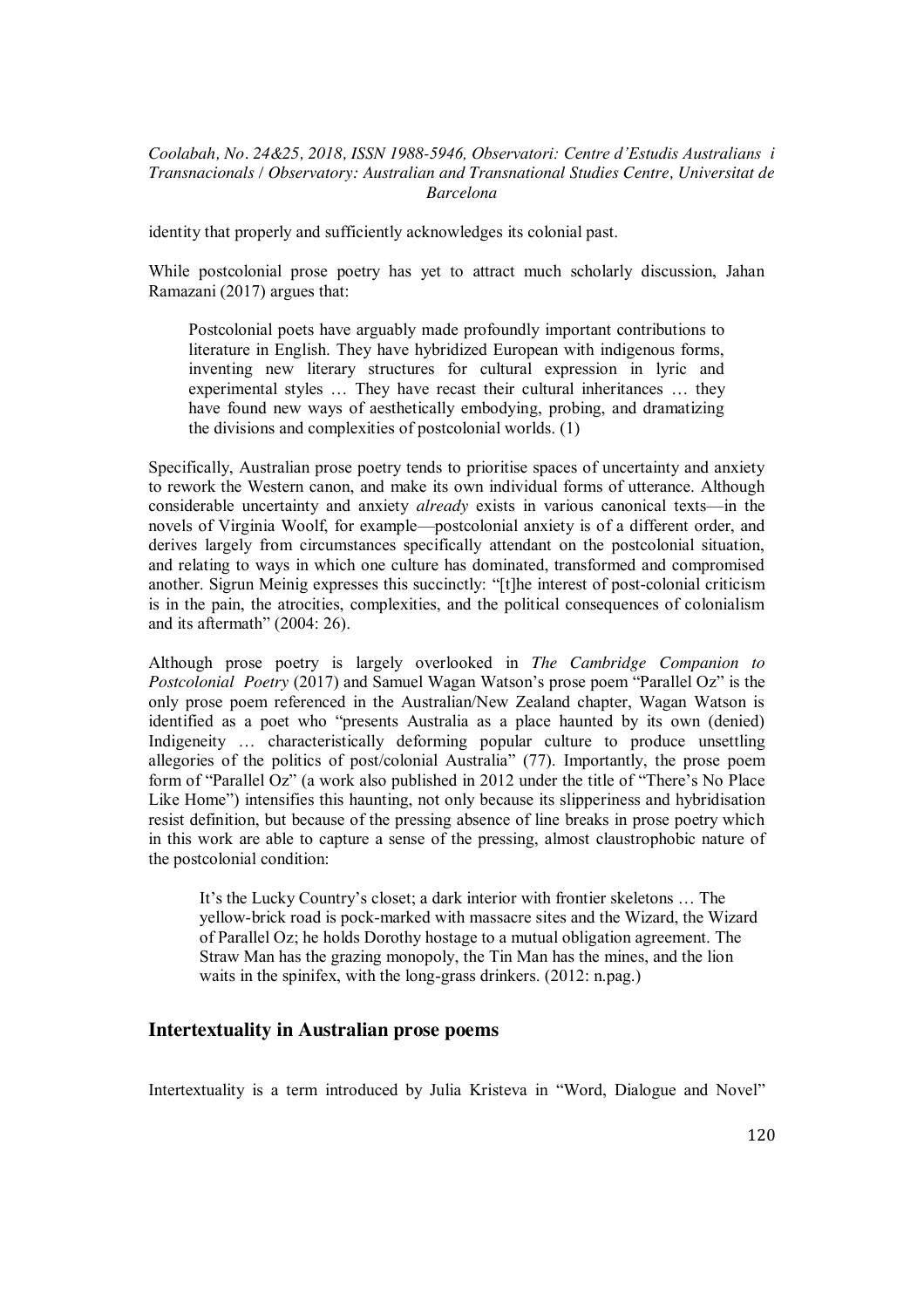(1966) where she states: "a mosaic of quotations; any text is the absorption and transformation of another. The notion of *intertextuality* replaces that of intersubjectivity, and poetic language is read as at least *double*" (85, original italics). While intertextuality has been accused of supporting canon formation because it tends to reference and therefore bolster texts already within the canon, the intertexts in Australian prose poetry often work subversively to playfully create a new narrative from 'classic' quotations. Canonical quotations (often British or American intertexts) and references appear as broken off from their original source and are re-assembled anew in the prose poems' narratives.

For example, one of Cassandra Atherton's (untitled) prose poems writes back to an Australian literary history built on British and American canonical texts, re-casting her intertexts in a meditation on betrayal. References are broken off from their original texts and manipulated into a new, fractured narrative highlighting the missing parts:

You draw hearts from the top left, like you are drawing Hemingway's hills. Only the elephant is scarlet and hangs around my neck. In the throbbing hotel room I open my mouth for your tongue but you speckle kisses over the shadows between my breasts. Twilight bisects my left side from my right. I can't speak. All I can think of is 'please, please'. A triad without its final note. (2016: n.pag)

This brief work covers considerable terrain—conjuring ideas of broken identity within an intimate relationship, and an associated rupture in thought. The literary works it alludes to—Hemingway's short story "Hills Like White Elephants;" Coleridge's poem "The Rime of the Ancient Mariner;" and Hawthorne's novel *The Scarlet Letter*—help to charge this prose poem with a great deal of condensed and not fully resolvable meaning.

In Hemingway's short story, his female character is being told by her lover to terminate her pregnancy. He repeatedly tells her that the operation "is perfectly simple" (Hemingway, 1987: 213), and in this gesture that takes the form of an apparent reassurance, Hemingway emphasises her vulnerability and the precariousness of her situation. Atherton connects Hemingway's image of hills as like elephants to Coleridge's albatross, symbol of bad luck, bad faith and damaged fate in the way the elephant is "hang[ing] around [the narrator's] neck." What's more, the inferred albatross is scarlet in colour and references Hawthorne's scarlet letter, signifying adultery and the breaking of patriarchy's social and sexual taboos. Indeed, the "hills" in this prose poem are likened to the top section of a heart; a shape never completed like the missing note in the final "triad."

The form of this prose poem—the movement of its ideas—is also fractured, signalling that the intimacy it depicts is problematic and tainted. The inclusion of direct speech which is thought rather than spoken, and the statement "I can't speak" references and recasts Hemingway's character's request to "please stop talking" (Hemingway, 1987: 214), and also gestures to Australia's unspoken history, in which women and Indigenous Australians have so often not been permitted a voice (the history which, with specific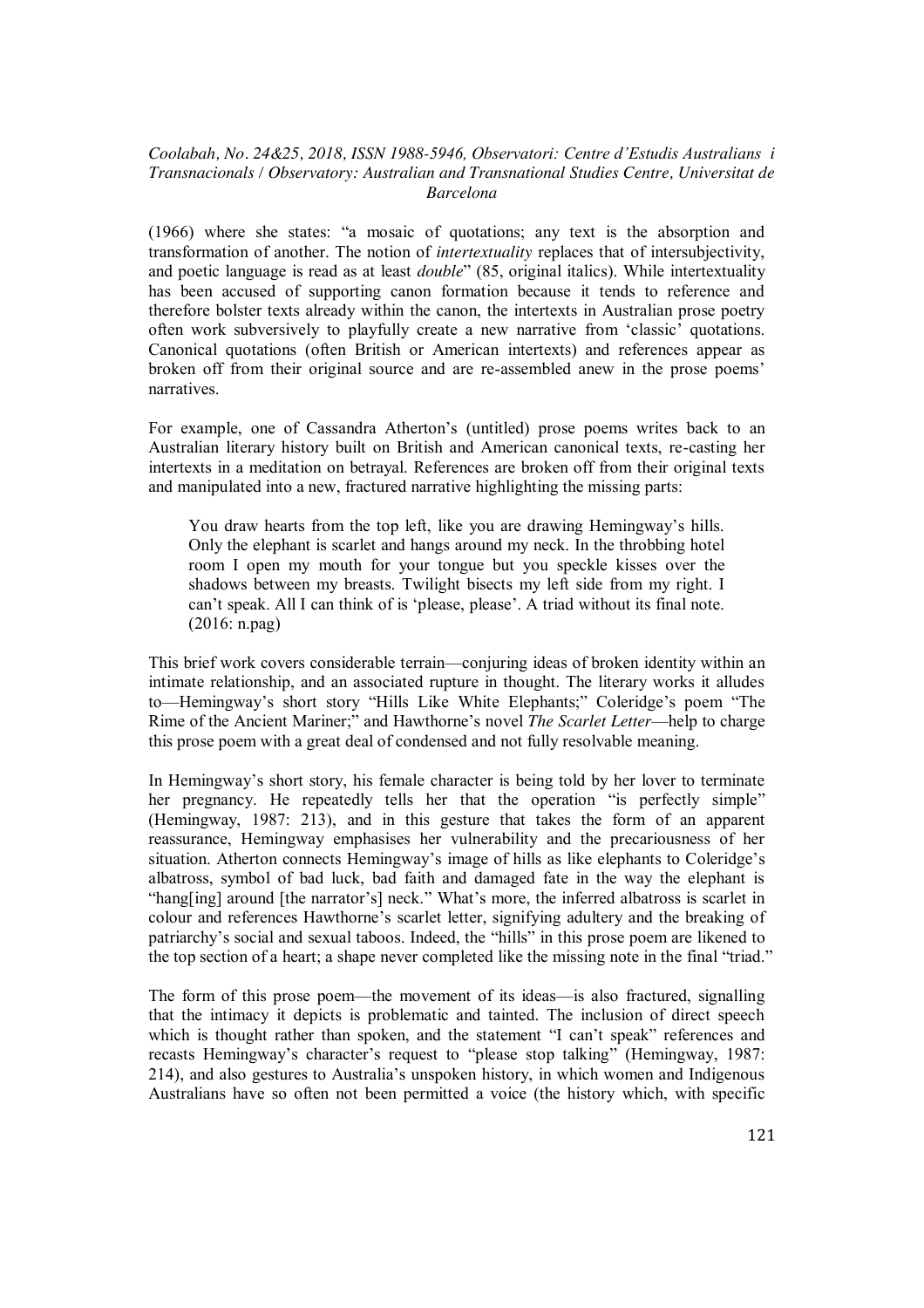reference to Indigenous peoples, W.E.H. Stanner (1968) called the Great Australian Silence).

Paul Hetherington's prose poem entitled "Antiquities" alludes to Jane Austen's *Emma* and Henry James' *The Turn of the Screw*:

Within the restrictions of our common knowledge, spaces began to breathe this courtyard in the city; that old quadrangle of orange trees; the pathway leading to a river bed with pebbles congregating like shiny vowels; the long slope where grassland furs a hill. We surveyed sunflowers in nodding conversations and admired antiquities: 'Harriet Smith was the natural daughter of somebody'; 'It was plump, one afternoon, in the middle of my very hour'. We gathered them like a form of ardency, finding our own inflections in these words. Among our vernacular phrases, the nineteenth century murmured in our ears. (2016: n.pag.)

This prose poem prioritises "words" and "inflections" and in two intertextual moments recasts the references to these classic texts, finding resonances in their contiguity for a contemporary reader. Indeed, the juxtaposition of the Austen quotation—"Harriet Smith was the natural daughter of somebody"—with the James quotation—"It was plump, one afternoon, in the middle of my very hour"—changes their original meaning and introduces a splintered twenty-first century "conversation" between these disparate quotations. They haunt the prose poem, inflecting its meanings and offering different kinds of narrativisation, amounting to more than just a juxtapositioning of fragments.

In *Emma*, Harriet Smith is presented as illegitimate and struggles to finish a full sentence or know her own mind. Her dialogue is full of dashes and broken thoughts, for example, when Mr Martin proposes she states:

Oh! no, I am sure you are a great deal too kind to—but if you would just advise me what I had best do—No, no, I do not mean that—As you say, one's mind ought to be quite made up—One should not be hesitating—It is a very serious thing.—It will be safer to say 'No' perhaps.—Do you think I had better say 'No?' (Austen, 1999: 33)

In this way, Harriet's illegitimacy and fragmented speech defer meaning. Cleverly, Hetherington is questioning and playing with concepts of authenticity, his use of a single line from the text further fractures meaning, but in a postmodern approach that prioritises spuriousness and simulacra.

Further, Hetherington's use of the quotation from *The Turn of the Screw*, parodies the canon in its referencing of Shakespeare, who is at its centre:

When the Governess in Henry James's *The Turn of the Screw* sees her first ghost, that of the wicked valet Peter Quint, the words she uses to describe the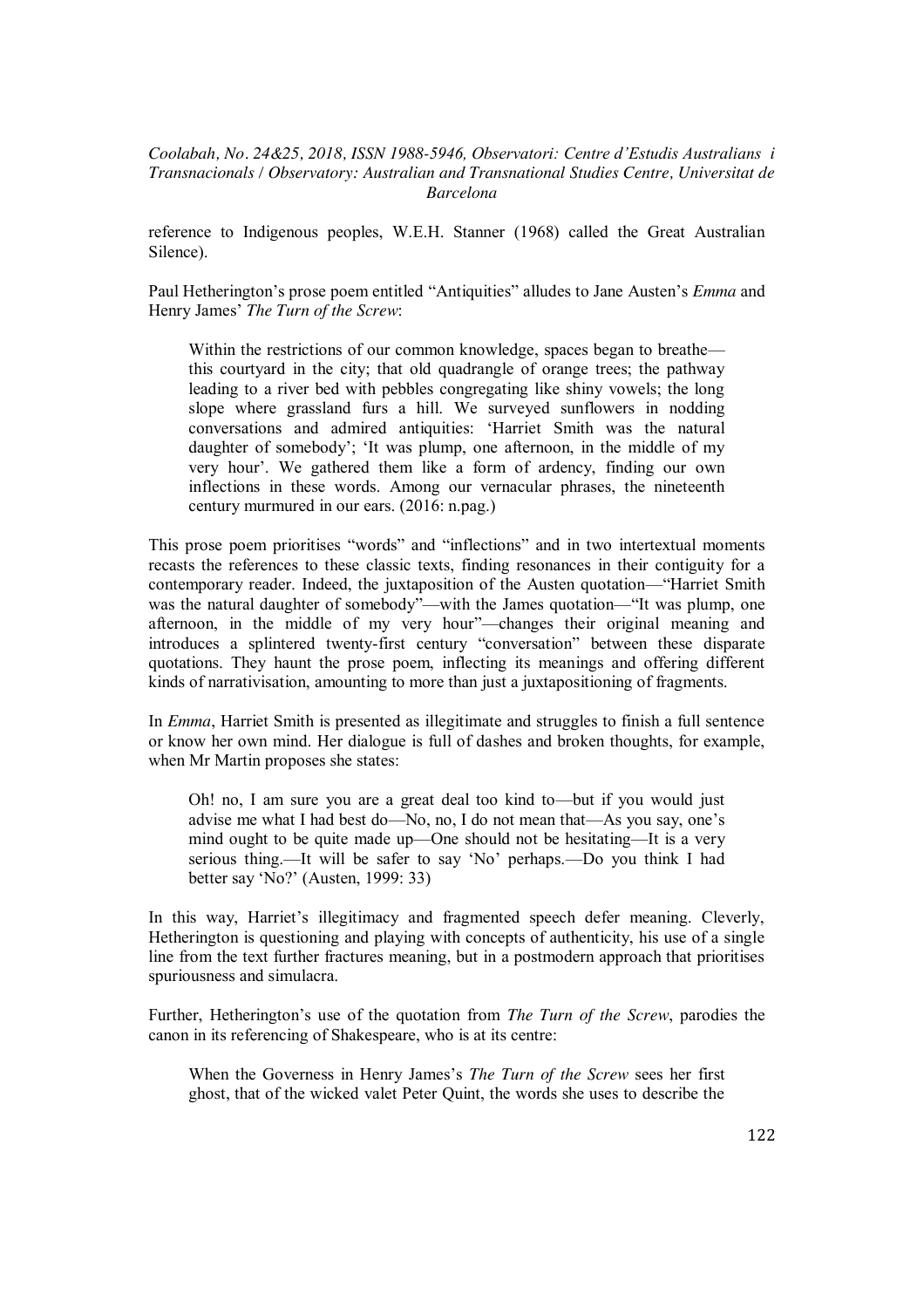event—which initially persuades her that her 'imagination' has 'turned real', in the person of her handsome employer—are words in which *Hamlet* is remembered. (Miller, 1987: n.pag.)

Thus, these canonical authors' words inform Hetherington's prose poem in a variety of ways, and juxtaposing them in this revisionistic technique encourages a perspective of multiple viewpoints. As he recontextualises British and American texts that provide a literary inheritance for Australian writing, Hetherington urges us to "find … our own inflections in these words."

Overall, these prose poems by Atherton and Hetherington—like Jen Webb's works discussed in the previous section—demonstrate the way in which prose poetry inhabits an in-between and yet widely suggestive space between traditional narrative prose and conventional lyric poetry. This hybrid and unsettled form opens up shifting ground in which the unresolvable nature of so much experience is embodied in condensed fragments of poetic language, all of them gesturing towards a greater and often postcolonial narrative that, they imply, is otherwise unreachable or inexpressible—or expressible only in fragments.

Unlike conventional lyric poems with their formal containment and closed faces, the prose poem form remains remarkably open and continually suggestive. Unlike conventional narrative prose, the prose poems' condensed narrative gestures imply other simultaneous and sometimes hidden narratives. They emphasise the multivalency of human subjectivity and its frequently unstable complexities.

# **Conclusion**

We may not all wish to speak in prose poetry all of the time—such conversations would be hard work. However, prose poetry as a significant hybrid form is one avenue for bridging the divide between our desire for narrative, lyric coherence and reassurance and the less polished and finished subjectivities we know. Our awareness of these subjectivities tells us a great deal about what it is to be human in the twenty-first century. Prose poetry as a form speaks to this humanity in its fragmentation, contradictions, irresolutions and intensities. Prose poetry is particularly well suited to articulating some of the conundrums and indeterminacies associated in contemporary Australia with an awareness of postcolonialism and the issues this poses for Indigenous and non-Indigenous Australians alike.

For Samuel Wagan Watson, the prose poem form is a way of speaking back directly to a nation where many Indigenous Australians still inhabit what feels like an alternative or "parallel" reality. Wagan Watson's adaptation of tropes from the film *The Wizard of Oz* speaks back directly, ironically and with postmodern verve to mainstream Australian (and American) culture, while poems by Webb, Atherton and Hetherington all find modes of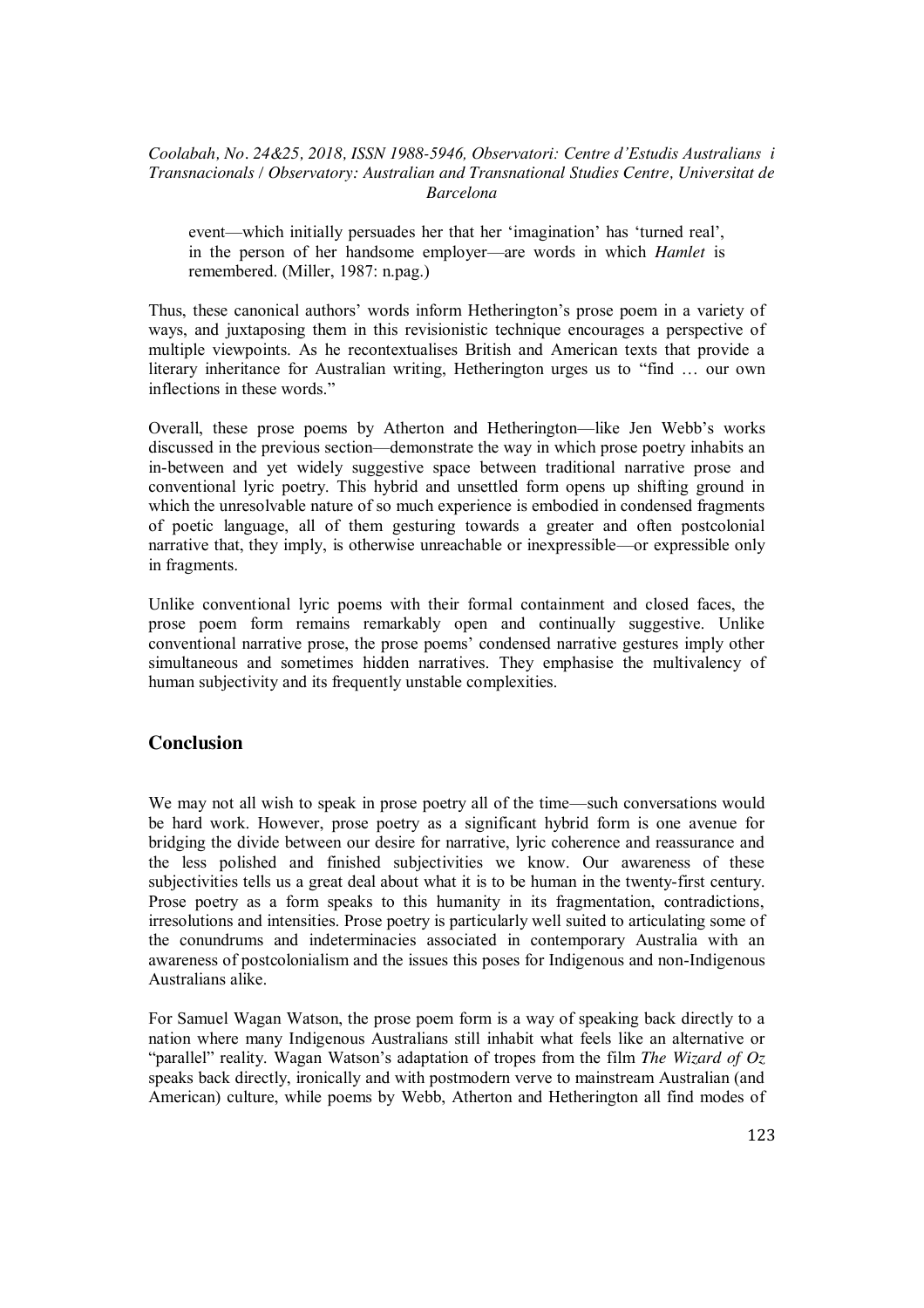authentic poetic utterance through foregrounding ways in which language in its various forms and contexts is both impediment to and enabler of communication.

Margueritte S. Murphy (1992) argues that:

The prose poem is potentially or formally 'postmodern' according to Lyotard's definition: 'the unpresentable in presentation itself'. As a form that is by necessity a subversion of other prose forms, a form that finds its identity negatively, the prose poem never predicts its 'future' as text or genre. (170)

All of the prose poems discussed approach their articulations of difficult circumstances through a hybridised form that has the capacity to invent itself as it goes and to make powerful use of intertextual references in defining simultaneously condensed and expansive preoccupations. In sitting outside of canonised generic categories, and in making a virtue of fragmentariness, these prose poems have a freedom to speak against traditional and conventional literary forms if they choose to do so.

Conventional literary forms continue to offer a great deal to readers, and many brilliant works, such as John Banville's *The Sea*, continue to be written in such forms. However, in acknowledging that there are also other ways of speaking and of understanding one another—including through open and to some extent undecidable literary forms such as the prose poem—so new possibilities may be conjured, and ways found for postcolonial identities to be more truly and fully articulated.

# **References**

Austen, Jane 1999 (1816) *Emma*, New York: Dover Publications.

- Ashcroft, Bill, Gareth Griffiths and Helen Tiffin 2002 *The Empire Writes Back: Theory and Practice in Post-colonial Literatures*, London and New York: Routledge.
- Andrews, Molly, Shelley Day Sclater, Corinne Squire and Amal Treacher 2000 "Introduction," in Molly Andrews, Shelley Day Sclater, Corinne Squire and Amal Treacher (eds) *Lines of Narrative: Psychosocial perspectives*, London: Routledge, 1-10.

Atherton Cassandra 2016 Untitled prose poem, Unpublished MS.

Banville, John 2006 *The Sea*, New York: Vintage.

- Chanan, Michael 2012 "Revisiting Rocha's 'Aesthetics of Violence,'" in Joram ten Brink and Joshua Oppenheimer (eds), *Killer Images: Documentary Film, Memory and the Performance of Violence*, New York: Wallflower Press, 80-94.
- Flaherty, Kate 2016 "Hold Your Fire: Utility, Play, and the Western Canon—A Response to Adam Kotsko," *Australian Humanities Review*, November: 182-185 http://australianhumanitiesreview.org/2016/11/30/3311/ (accessed 26 February, 2017).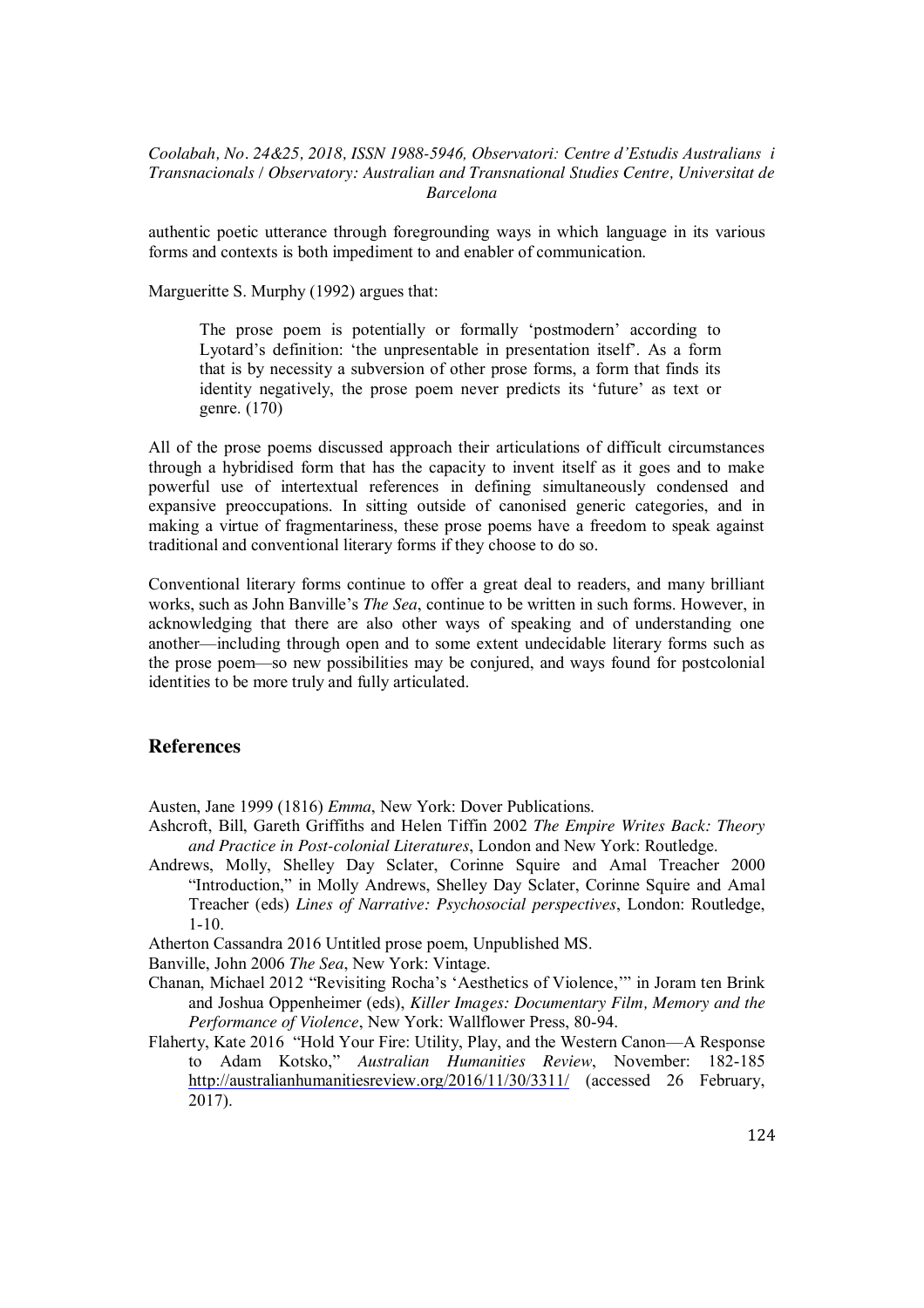- Hemingway, Ernest 1987 "Hills Like White Elephants," in *The Complete Short Stories of Ernest Hemingway*, New York: Simon & Schuster, 211-14.
- Hetherington, Paul 2016 "Antiquities," from the *Prose Poetry Project*, Canberra: International Poetry Studies Institute.
- Hetherington, Paul and Cassandra Atherton 2015 "'Unconscionable Mystification'?: Rooms, Spaces and the Prose Poem," *New Writing*, 12:3, 265-281, DOI: 10.1080/14790726.2015.1047856.
- Kristeva Julia 1966 "Word, Dialogue and Novel" in Toril Moi (ed), *The Kristeva Reader: Julia Kristeva*, New York: Columbia University Press, 1986, 34-61.
- Meinig, Sigrun 2004 *Witnessing the Past: History and Post-colonialism in Australian Historical Novels*, Tübingen: Gunter Narr.

Miller, Karl 1987 "Things," *London Review of Books*, 9:7, 2 April. https://www.lrb.co.uk/v09/n07/karl-miller/things (accessed 26 February, 2017).

- Murphy, Margueritte S. 1992 *A Tradition of Subversion: The Prose Poem in English from Wilde to Ashbery*, Boston: University of Massachusetts Press.
- Ramazani, Jahan (ed) 2017 *The Cambridge Companion to Postcolonial Poetry,*  Cambridge: Cambridge University Press.

Shakespeare, William 2014 "Sonnet 18," *Shakespeare's Sonnets*, Oxquarry Books Ltd, http://www.shakespeares-sonnets.com (accessed 25 February, 2017).

- Smith, Barbara Herrnstein 1968 *Poetic Closure: A Study of How Poems End*, Chicago: University of Chicago Press.
- Smith, Michelle 2014 "A Spurr to Abandoning the Literary Canon," *The Conversation*, 28 October, https://theconversation.com/a-spurr-to-abandoning-the-literary-canon-33529 (accessed 25 February, 2017).
- Thieme, John 2001 *Postcolonial Con-texts: Writing Back to the Canon*, London and New York: Continuum.
- Wagan Watson, Samuel 2011 "There's No Place Like Home," Poetry International Rotterdam,

http://www.poetryinternationalweb.net/pi/site/poem/item/19584/auto/0/THERES-NO-PLACE-LIKE-HOME (accessed 27 February, 2017).

- Webb, Jen 2016a "He died when I was away from home," from the *Prose Poetry Project*, Canberra: International Poetry Studies Institute.
- ---. 2016b "The Site Visit," from the *Prose Poetry Project*, Canberra: International Poetry Studies Institute.
- Whitehead, Anne 2004 *Trauma Fiction*, Edinburgh: Edinburgh University Press.

**Paul Hetherington** is Professor of Writing in the Faculty of Arts and Design at the University of Canberra and head of the International Poetry Studies Institute there. He has published twelve full-length collections of poetry, most recently *Burnt Umber*  (UWAP, 2016) and *Íkaros* (RWP, 2017). He won the 2014 Western Australian Premier's Book Awards (poetry); was commended in the 2016 Newcastle Poetry Prize and shortlisted for the 2017 Kenneth Slessor Prize for Poetry. He undertook an Australia Council for the Arts Literature Board Residency at the BR Whiting Studio in Rome in 2015-16. He edited the final three volumes of the National Library of